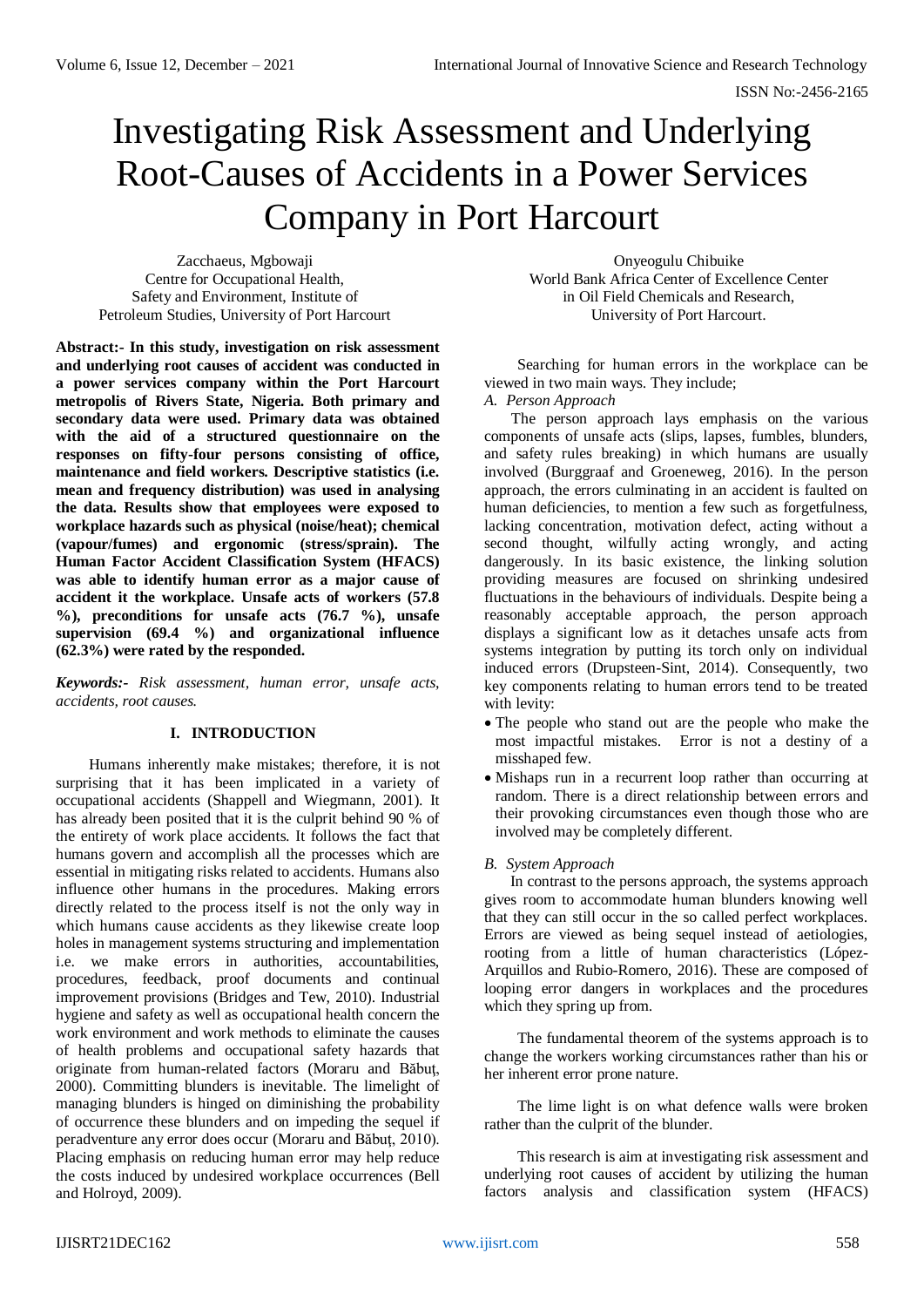framework as an error analysis and classification tool within a power services company in Rivers State, Nigeria.

## **II. RESEARCH METHODOLOGY**

#### *A. Research Design*

A cross sectional survey research design which is a form of quasi-experimental design was adopted; cross sectional survey can be likened to taking a snap shot of a situation at a time and analyzing it. It entails collecting data from a population of interest or a representative subset to make inferences at a specific point in time (Baridam, 2001). From the submission of Umoh, Amah, and Wokocha, (2014), the choice is informed by realising that the elements under study and their supposed outcome will not be controlled by the

researcher. Thus, this research design was considered appropriate for this study.

### *B. Study Area*

The study area for the research is a power services company within the Port Harcourt metropolis of Rivers State, Nigeria. Port Harcourt is the capital and largest city of Rivers State, Nigeria. It lies along the Bonny River and is in the Niger Delta. As of 2016, the Port Harcourt urban area has an estimated population of 1,865,000 inhabitants, up from 1,382,592 as of 2006. Figure 3.1 is a map of Nigeria showing Rivers State.



Fig. 1: is a map of Nigeria showing Rivers State

### *C. Population of Study*

From preliminary investigations and personal interviews, a total of seventy-three (73) persons were earmarked for the population space. It is from this population size the sample population was obtained based on the Taro Yamane formula as applied by Agyekum (2012) and given in Equation 3.1.

$$
N = \frac{N}{1 + Ne^2} \tag{3.1}
$$

=

Where  $N =$  Population size (73)

 $n =$ sample size

 $e =$  Level of significance usually taken as 5 % (0.05)

#### a) Samples Size Determination

 Based on the provisions of Equation 3.1 above, the sample size for this study was determined as follows: $N =$ 73  $\overline{1+73(0.05^2)}$ 

$$
=\frac{73}{1+0.1825}
$$

$$
=\frac{73}{1.1825} = 61.73
$$

In other to account for those that will not return their as well improperly filled questionnaires, an attrition value of 5 % was further applied to the computed sample population. Thus, the eventual sample size becomes:

#### 61.72 x  $5/100 = 64.82 \approx 65$  persons.

Thus, a total of 65 questionnaires were distributed to the subjects.

#### *D. Source of Data*

In this study, both primary and secondary data were utilized. Primary data was acquired through site visitation/survey, personal interviews and questionnaire administration. Secondary data were gotten from published documents such as articles, journals, bulletins, annual reports, newspapers, amongst others.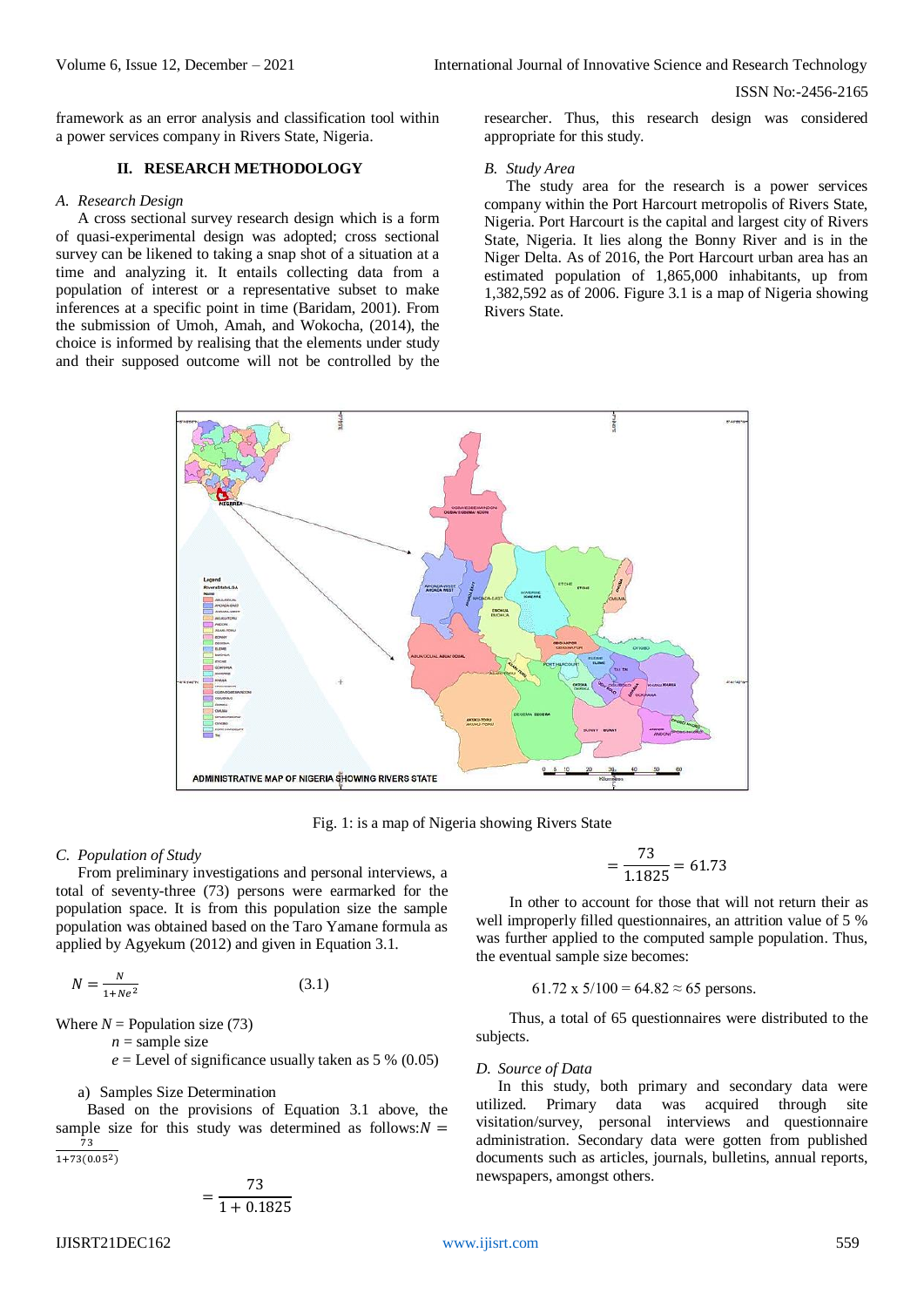a) Research Instrument

A well-structured questionnaire was developed for collecting data from employees who have been be identified and categorised into the sample space. The questionnaire consists of three sections (A- C).

- **Section** A is meant to extract social-demographic information from the subject. This include gender, age bracket, educational qualification, workplace department, job category, workplace cadre, time on the job (years), total years of experience
- **Section B** is designed for workplace risk assessment which includes physical hazards (noise, heat, etc.), chemical hazards (vapours, gases, etc.) and ergonomic hazards (stress and sprain).
- **Section C** attempts to examine the underlying and root causes of accidents in the workplace by applying the principles in HFACS. This section captures
	- $\triangleright$  unsafe acts of workers
	- $\triangleright$  preconditions for unsafe acts
	- $\triangleright$  unsafe supervision
	- $\triangleright$  Organisational influence.
- b) Method of Questionnaire Distribution

Questionnaires were distributed to the subjects via personal distribution for those that on ground, while distribution was done via emails for those that was not physically available as at the time of carrying out this research.

#### *E. Sampling Techniques*

Sampling techniques provide a range of methods that enables the researcher to reduce the amount of data the researcher needs to collect by considering only data from a subgroup rather than all possible cases (Saunders, Lewis, and Thornhill, 1997). Thus, the convenience random sampling was adopted in this study. This implies that all categories of persons, be it junior or senior staff, contract staff, top, mid or low management personnel, office, maintenance and field workers were sampled.

## *F. Method of Data Analysis*

Descriptive statistics including mean and frequency distribution and percentage were performed. Tables and charts were also used to present the data from this study. This will enable the data to be presented clearly from where meaningful deductions could be made. Data analysis and plots were performed with the aid of two software packages. These are (i) the Statistical Package of Social Sciences (SPSS) version 20 and MS-Excel 2016.

#### **III. RESULTS AND DISCUSSION**

| No of questionnaire<br>distributed | No. of questionnaire<br>retrieved                 | No. of questionnaire properly filled and<br>used in this study |
|------------------------------------|---------------------------------------------------|----------------------------------------------------------------|
| 65                                 | 58 (89.2 %)                                       | 54 (83.1 %)                                                    |
|                                    | Table 1: Questionnaire distribution and retrieval |                                                                |

Table 1: Questionnaire distribution and retrieval

From Table 1 above, a total of 65 questionnaires were distributed to personnel of the industry under study. Of these 65 questionnaires only 58 copies representing 89.2 % were retrieved whilst only 54 copies representing 83.1 % were properly filled and as such were used in this study.

### *A. Social-demographic Information*

Demographic information is a collection of different subcategories or group of data from a sample population in other to underscore the distribution pattern of the population. It also gives an insight into what it sot be expected or the nature of response from the sample population (Table.2).

| Variable                  | Category                               | Frequency | Proportion (%) |
|---------------------------|----------------------------------------|-----------|----------------|
| Gender                    | Male                                   | 52        | 96.3           |
|                           | Female                                 | 2         | 3.7            |
| Age bracket (years)       | $20 - 29$                              | 3         | 5.6            |
|                           | $30 - 39$                              | 28        | 51.9           |
|                           | $40 - 49$                              | 19        | 35.2           |
|                           | $50 - 59$                              | 4         | 7.4            |
| Educational qualification | <b>SSCE</b>                            | 6         | 11.1           |
|                           | <b>OND/NCE</b>                         | 9         | 16.7           |
|                           | HND/BSc                                | 29        | 53.7           |
|                           | PGD/MSc                                | 10        | 18.5           |
| Marital status            | Single                                 | 13        | 24.1           |
|                           | Married                                | 38        | 70.4           |
|                           | Divorced                               | 3         | 5.6            |
| Department                | Operations                             | 24        | 44.4           |
|                           | <b>EHS</b>                             | 13        | 24.1           |
|                           | Others                                 | 17        | 31.5           |
| <b>Employment</b> status  | Field                                  | 45        | 83.3           |
|                           | Staff                                  | 4         | 7.4            |
|                           | Permanent                              | 5         | 9.3            |
| Job Title                 | <b>Contract Performance</b><br>manager |           | 1.9            |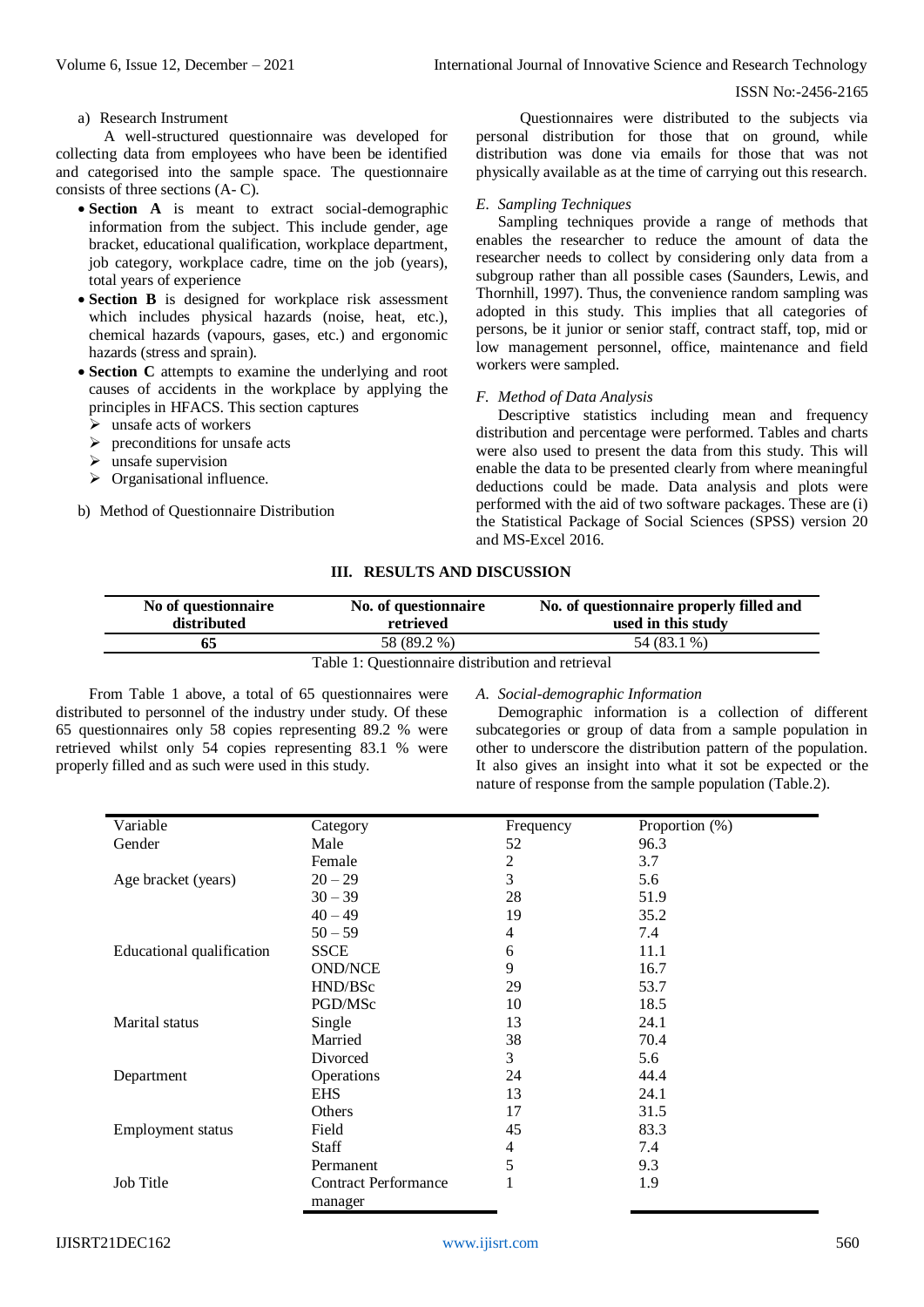|                        | Controls Tech/field adviser       |                | 1.9  |
|------------------------|-----------------------------------|----------------|------|
|                        | <b>CPM</b>                        | 1<br>1         | 1.9  |
|                        | <b>EHS</b> Leader                 |                |      |
|                        |                                   | 1              | 1.9  |
|                        | <b>EHS</b> Manager                | 1              | 1.9  |
|                        | <b>EHS</b> Specialist             | 6              | 11.1 |
|                        | <b>Field Engineer</b>             | 12             | 22.2 |
|                        | Generator specialist              | 1              | 1.9  |
|                        | <b>Instrument Technician</b>      | 1              | 1.9  |
|                        | Materials & Tooling<br>Specialist | 1              | 1.9  |
|                        | Mechanical Supervisor             | $\overline{2}$ | 3.7  |
|                        | Mill Wright                       | 11             | 20.4 |
|                        | Project manage                    | 1              | 1.9  |
|                        | Resource manager                  | 1              | 1.9  |
|                        | Senior machine                    | 1              | 1.9  |
|                        | Service Manage                    | 1              | 1.9  |
|                        | Shroud machinist                  | $\overline{c}$ | 3.7  |
|                        | Supervisor                        | 6              | 11.1 |
|                        | Nil                               | 3              | 5.6  |
| Segment                | Aero                              | 4              | 7.4  |
|                        | Oil and Gas                       | 9              | 16.7 |
|                        | Power services                    | 40             | 74.1 |
|                        | Others                            | 1              | 1.9  |
| Years on the Job       | Less than 1 year                  | 7              | 13.0 |
|                        | $1 - 5$ years                     | 13             | 24.1 |
|                        | $6 - 10$ years                    | 15             | 27.8 |
|                        | 11 - 15 years                     | 11             | 20.4 |
|                        | 15 years and above                | 8              | 14.8 |
| Years of Experience    | $1 - 5$ years                     | 11             | 20.4 |
|                        | $6 - 10$ years                    | 5              | 9.3  |
|                        | 11 - 15 years                     | 14             | 25.9 |
|                        | 15 years and above                | 24             | 44.4 |
| Hours of work per week | $30 - 40$                         | $\overline{2}$ | 3.7  |
|                        | $41 - 50$                         | 9              | 16.7 |
|                        | 50 and above                      | 43             | 79.6 |

Table 2: Social-demographic Information  $(n = 54)$ <sup>\*</sup>

\*n =Sample size

Table 2 shows the demographic information from the sample population. In terms of gender, fifty-two persons, representing about 96.3 % are males and two persons (3.7 %) are females. The age bracket is centred on 30- 39 years which constitute about 51.9 % of the entire sample population.

In terms of educational qualification, HND/BSc holders were twenty-nine (29) in number consisting of about 53.7 % of the sample size. The married people were more in number, 38  $(70.4 \%)$  as the single  $(24.1 \%)$  and divorced  $(5.6)$ . None of the participants were separated or widowed. Employees in operations department dominated the sample population making up of 24 (44.4 %) persons as against those in EHS 13, (24.1 %). Those in the others categories were 17 (31.5 %) in number. With reference to the segment of the organization, four (4) persons (7.4 %) are in aero, another nine (9) persons (16.7 %) are in the oil and gas segment while those in power and services make up about 74.1 % (40 persons) of the entire respondents. The number of years of the respondents on the job is almost uniformly distributed between 1 - 5 years (24.1 %), 6 - 10 year (27.8 %) and 11 - 15 years (20.4 %).

Employees with 15 years and above of experience dominated the respondents (44.4 %). This was followed by those with 11 - 15 years of experience (25.9 %). Finally, a large portion (43 persons) making up about 79.6 % of the respondents work over 50 hours on the average per week.

### *B. Workplace Risk Assessment*

The response of the sample population on the assessment of workplace hazards is shown in Table 3. From Table 3, in the physical category of workplace risks assessment, the respondents are mostly exposed to noise (90.7 %). This is followed by heat  $(85.2 \%)$ , fire and explosion  $(55.6 \%)$ , nonionizing radiation (13.0 %) and the least is ionizing radiation which makes up 9.5 % of the workplace hazards employees are exposed to. Gases were considered the most of chemical hazards (83.3 %) workers are exposed to. Next to this is vapours consisting 70.4 %, fumes (63.0 %) and smoke ranked the least with 59.3 %. In terms of ergonomic hazards workers are exposed to, about 92.6 % are exposed to strain/stress while some 70.4 % are exposed to sprain.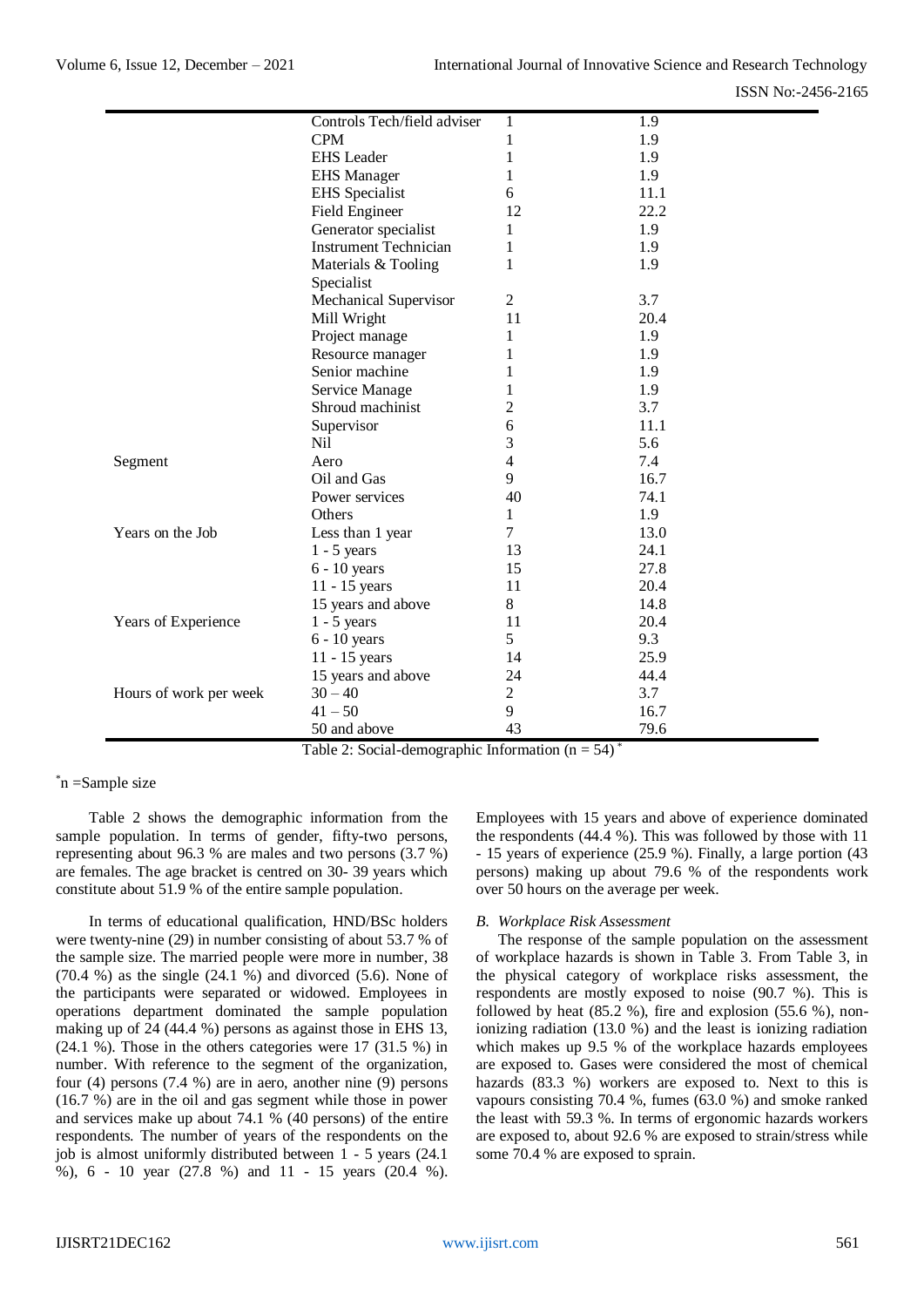| Workplace hazard  | Category               | Frequency | (% )<br>Proportion | Mean $(\%)$ |
|-------------------|------------------------|-----------|--------------------|-------------|
| Physical hazards  | Noise                  | 49        | 90.7               |             |
|                   | Heat                   | 46        | 85.2               |             |
|                   | Fire and Explosion     | 30        | 55.6               | 50.7        |
|                   | Non-ionizing radiation |           | 13.0               |             |
|                   | Ionizing radiation     | 5         | 9.5                |             |
| Chemical hazards  | Vapours                | 38        | 70.4               |             |
|                   | Gases                  | 45        | 83.3               | 69.0        |
|                   | Fumes                  | 34        | 63.0               |             |
|                   | Smoke                  | 32        | 59.3               |             |
| Ergonomic hazards | Strain/Stress          | 50        | 92.6               | 81.5        |
|                   | Sprain                 | 38        | 70.4               |             |
|                   |                        |           | Overall mean       | 63.0        |

Table 3: Workplace Risk Assessment

## *C. Underlying and Root Causes of Accidents*

### a) Unsafe Acts of Workers

A total of forty-nine persons representing 90.7 % of the respondents believe unsafe acts of workers constitute a cause of accident in the workplace. Figure 3.1, Skill-based error (70.4 %) ranked highest as the main cause of accident due to unsafe acts of workers in the workplace. Next to this is decision error and perceptual violations which ranked equally at 59.3 % and routine violations 57.4 %. Exceptional violation (42.6 %) ranked least in this category (Table 4).



Fig. 2: Unsafe acts of workers as a cause of accident in the workplace

|                             | Category                     | <b>Frequency</b>    | Proportion $(\% )$ | Mean $(\% )$ |
|-----------------------------|------------------------------|---------------------|--------------------|--------------|
| of<br>Unsafe<br>acts        | Decision error               | 32                  | 59.3               |              |
| workers                     | Skill-based                  | 38                  | 70.4               |              |
|                             | Perceptual                   | 32                  | 59.3               | 57.8         |
|                             | Routine violations           | 31                  | 57.4               |              |
|                             | Exceptional violation        | 23                  | 42.6               |              |
| <b>Preconditions</b><br>for | Adverse mental states        | 48                  | 88.9               |              |
| unsafe acts                 | Adverse physiological states | 39                  | 72.2               |              |
|                             | Physical<br>and/or<br>mental | 36                  | 66.7               | 76.7         |
|                             | limitations                  |                     |                    |              |
|                             | Crew resource management     | 48                  | 88.9               |              |
|                             | Personal readiness           | 36                  | 66.7               |              |
| <b>Unsafe supervision</b>   | Inadequate supervision       | 42                  | 77.8               |              |
|                             | Planned inappropriate        | 34                  | 63.0               |              |
|                             | Failure to correct problems  | 42                  | 77.8               | 69.4         |
|                             | Supervisory violations       | 32                  | 59.3               |              |
| Organizational              | Resource management          | 39                  | 72.2               |              |
| influence                   | Organizational climate       | 26                  | 48.1               | 62.3         |
|                             | Operational processes        | 36                  | 66.7               |              |
|                             |                              | <b>Overall mean</b> |                    | 66.9         |

Table 4: Underlying and Root Causes of Accidents

### b) Preconditions for unsafe acts

 Figure 3.2 represents the opinions of the respondents as to if there are preconditions for unsafe acts of employees in the workplace. About 98.15 % agrees that there are certain

preconditions for unsafe act of workers in the work environment, whilst about 1.85 % held a contrary opinion. From Table 4 of the preconditions that could lead to unsafe acts on worker in the workplace, adverse mental states and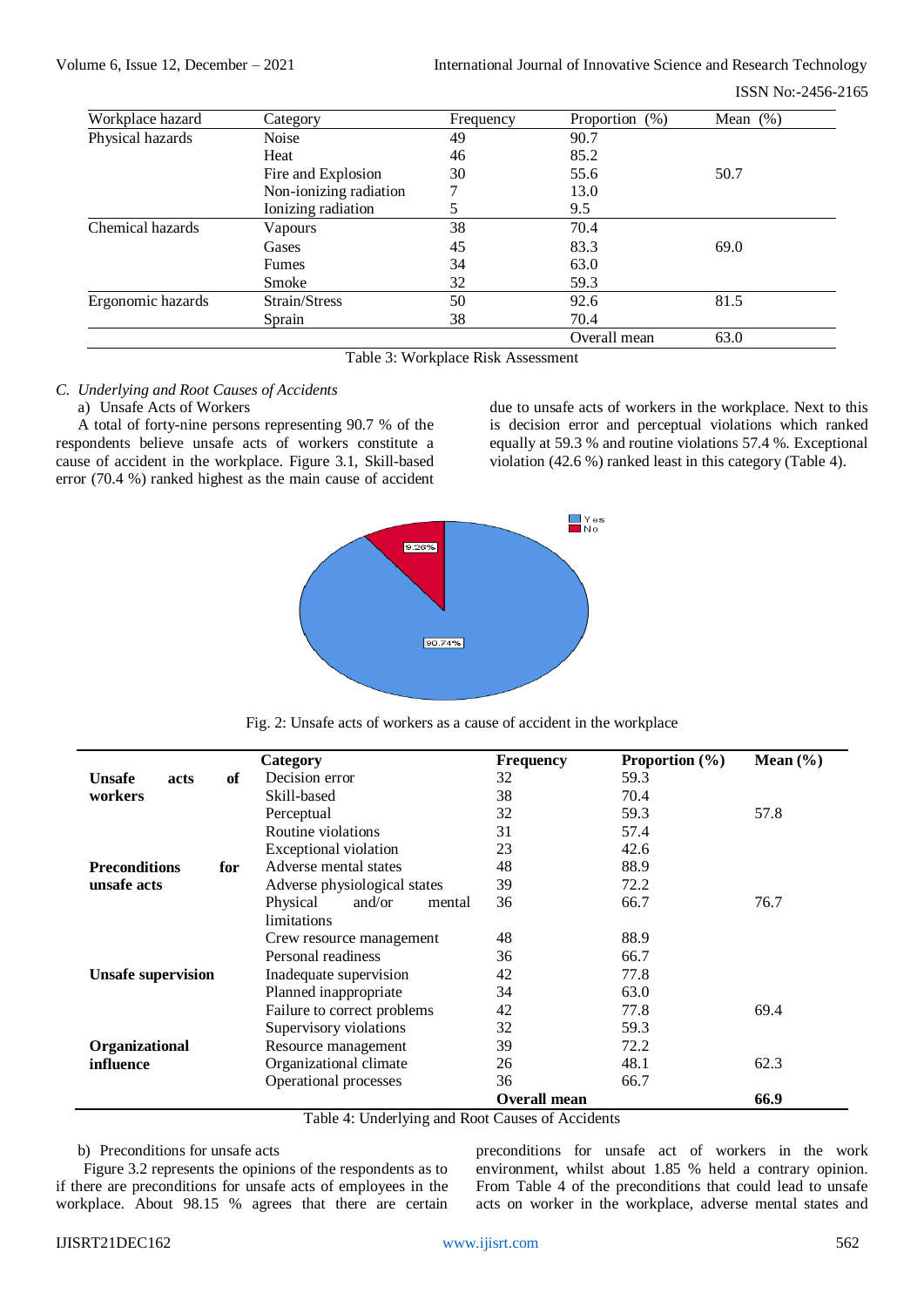crew resource management ranked top (88.9 %). This is followed by adverse physiological states (72.2 %). Physical

and/or mental limitations and personal readiness ranked least and equally with 66.7 %.



Fig. 3: Preconditions for unsafe acts of workers in the workplace

## c) Unsafe supervision

Unsafe supervision has been established to lead to accidents in the workplace. In this study about 88.9 % of the respondent considered unsafe supervision as a cause of accident in the workplace (Figure 3.3). Inadequate

supervision and failure to correct problems ranked top with about 77.8 % as the leading act of unsafe supervision in the workplace. Others are planned inappropriate operations (63.0 %) and supervisory violations (59.3 %).



Fig. 4: Unsafe supervision as a cause of accident in the workplace

### d) Organizational influence

About 81.5 % of the respondent believed fallible decisions of senior management can directly affect supervisory practices, as well as the conditions and actions of operators (Figure 3.4). Unfortunately, these organizational influences are often undetected or are not reported by even the bestintentioned accident investigators. Ranking on top of this is resource management (72.2 %), which is followed by operational processes (66.7%).Organizational climate ranked the least with 48.1 % (Table 4).



Fig. 5: Organizational influence as a cause of accident in the workplace